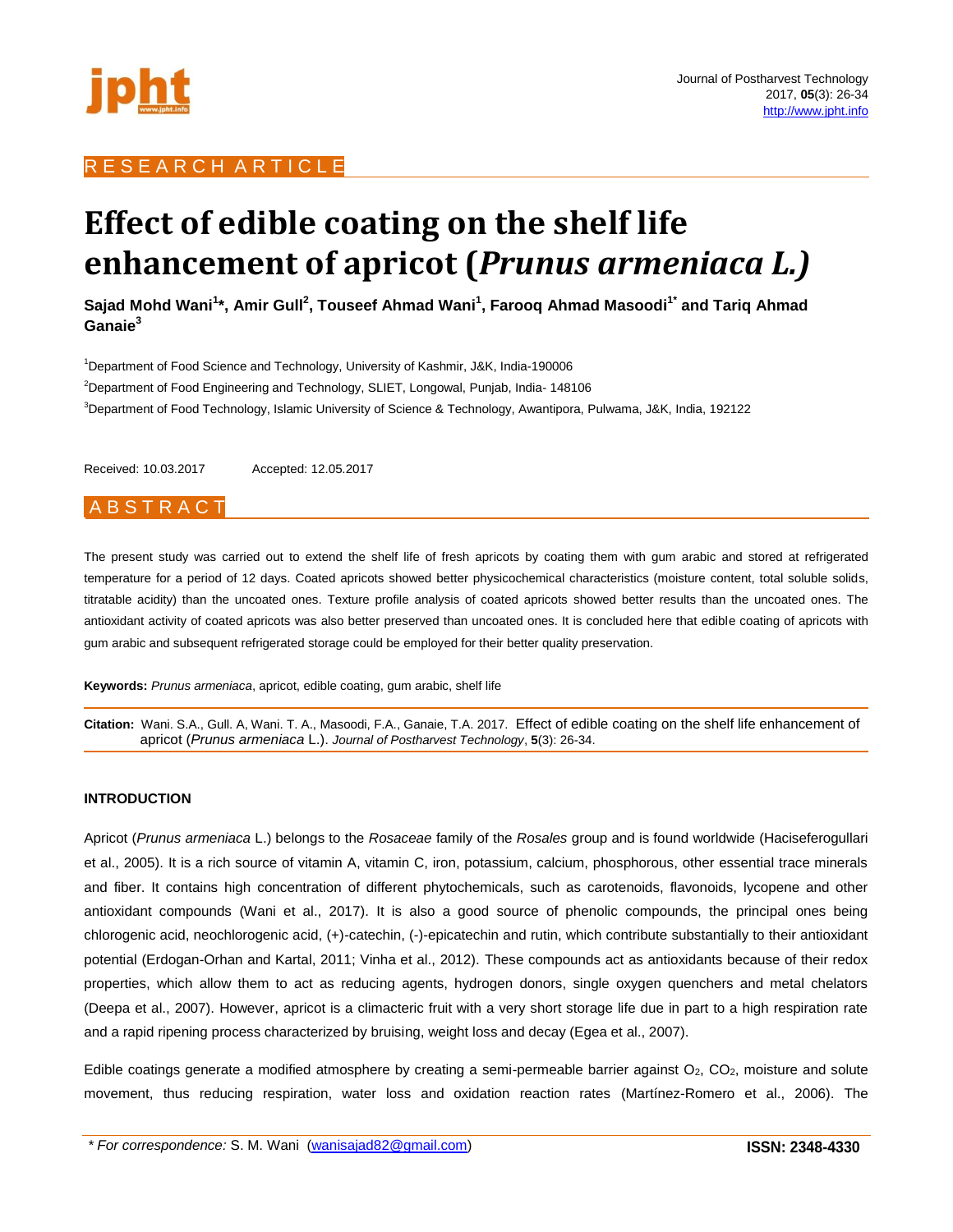effectiveness of edible coatings depends largely on the composition of the coating material (Hana et al., 2004). Gum arabic is an exudate of the Acacia tree. It is a natural composite polysaccharide and a multipurpose ingredient in food systems presenting good properties for different functionality features (Wani et al., 2016). Its backbone is composed of 1, 3-linked galactopyransyl (Galp) residues and is substituted at O-2, O-6, or O-4 position, with residues of →2,3,6-β-D-Galp1→, →3,4- Galp1→, →3,4,6-Galp1→ (Nie et al., 2013).

In the recent past, gum arabic has been used as an edible coating for maintaining total antioxidant and phenolic contents in tomato (Ali et al., 2013) and papaya (Addai et al., 2013), reducing browning, loss of ascorbic acid, and total phenolic contents in tomato slices (Eltoum and Babiker, 2014), enhancing the quality shelf-life of mature-green tomatoes for up to 20 days at 20 °C (Ali et al., 2010), delaying changes of weight loss, firmness, titrable acidity, total soluble solids, and decay in cold-stored apples (El-Anany et al., 2009), and eliminating the moist and oily appearance in pecan nuts. In view of the above mentioned quality enhancement effects of gum arabic on various fruits, the present research focuses on checking the suitability of this coating material for apricots.

## **MATERIALS AND METHODS**

#### **Raw material and chemicals**

Physiologically mature apricots (cultivar) were used in this research. The analytical grade chemicals used in the research were purchased from Sigma-Aldrich and Himedia.

#### **Preparation and application of coating solution**

In this research, gum arabic was used for coating apricots. For the preparation of the coating solution, gum arabic (3% w/v) was solubilised in distilled water using a magnetic stirrer at room temperature to achieve complete dispersion. Apricot fruits were immersed in 3% sodium chloride solution for 3 min for surface disinfection, then washed with distilled water and air-dried for 2 h at room temperature. The fruits were randomly categorized into two groups. One group was assigned to the coating treatment while as, the second group contained untreated fruit designated as control. After drying, one group of apricot fruits was immersed into the coating solution while as, the other group was immersed in distilled water for 2 min. Residual solution was allowed to drip off and the fruits were dried at room temperature for 2 h. The dried and coated samples were packaged in polyethylene pouches, and then the pouches were placed in plastic boxes for storage under refrigeration. The coated as well as control fruits were analyzed at the beginning of the experiment (i.e. 0 days) and after 3, 6, 9 and 12 days of storage. For control fruits, the data were recorded only up to 9 days of storage, as thereafter they began to decompose.

## **Moisture content (MC)**

Moisture content of the samples was measured by the gravimetric method at 60 °C for 24 hours and was calculated on wet weight basis as

$$
\% MC = \frac{\text{Wet weight} - \text{Dry weight}}{\text{Wet weight}} \times 100
$$

## **Total soluble solids (TSS)**

The TSS content of the fruit was determined using hand refractrometer (Atago Co., Tokyo, Japan). Samples were prepared by homogenizing the fruit in a blender. The sample was thoroughly mixed and a few drops of the filtrate were placed on the prism glass of the refractrometer and a direct reading was taken as described in AOAC (2000).

J. Postharvest Technol., 2017, **05**(3): 26-34 27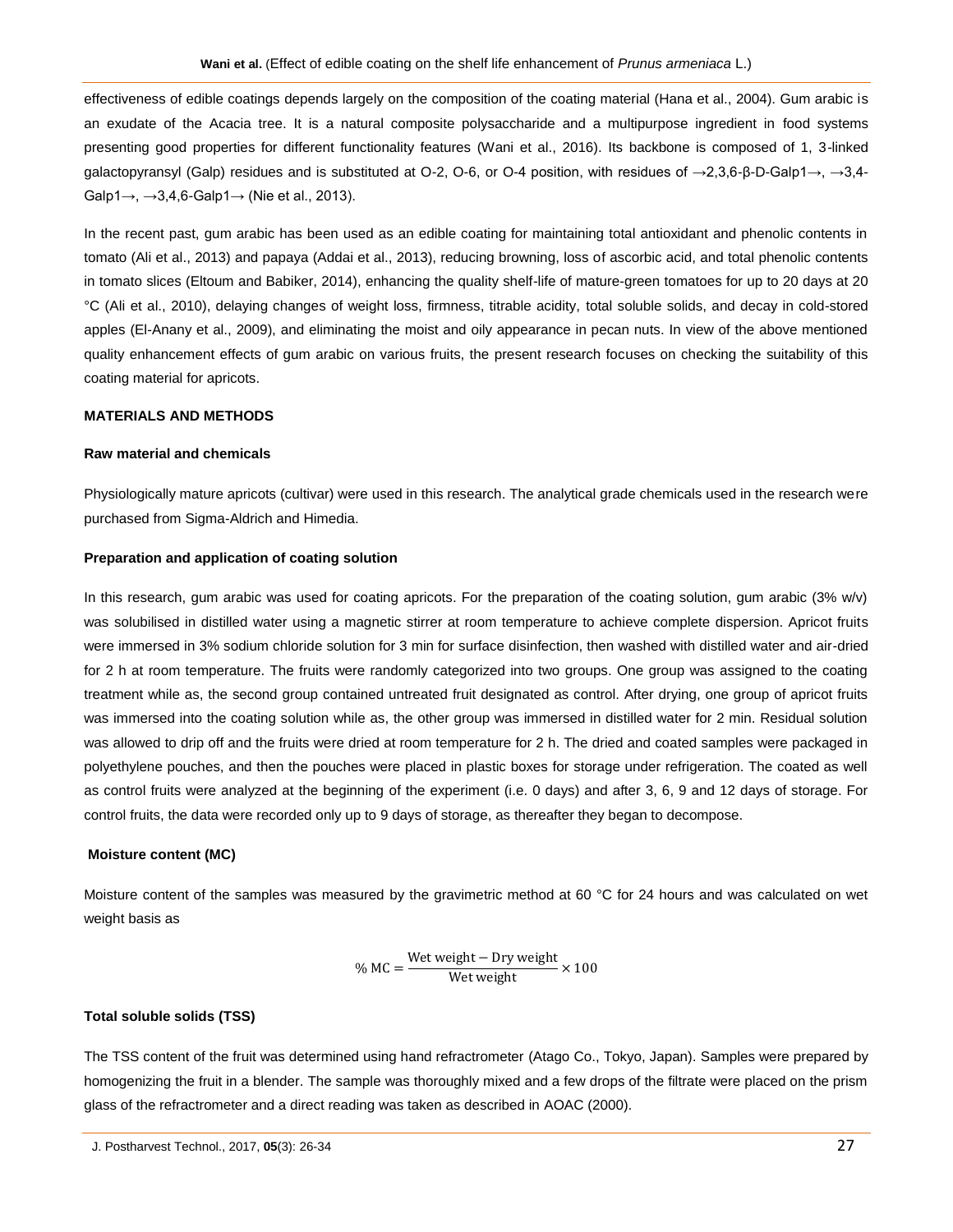## **Titratable acidity (TA)**

Titratable acidity was determined according to AOAC (2000). 5 g of sample was diluted with 100 mL distilled water and filtered. 10 mL of aliquot was taken and few drops of phenolphthalein indicator were added. The solution was titrated against 0.1N NaOH till pink colour appeared and persisted for 15 seconds. Percent acidity (Malic acid) was calculated as

> % Acidity  $=\frac{T}{\sqrt{2}}$  $\overline{A}$

## **Decay percentage**

At each time of analysis of the coated and uncoated fruits, visually decayed fruits were removed and the decay percentage was calculated as the number of decayed fruit divided by initial number of all fruit multiplied by 100 (El-Anany et al., 2009).

## **Texture**

Textural properties of apricots were determined using a 'TA-XT2Plus Texture Analyser' (Stable Micro Systems, Surrey, UK). Fruits were placed on the platform in such a way that the aluminium probe (5 mm diameter) penetrated to 5 mm distance after touching the surface of the fruit. The maximum force (g) required to puncture the fruit surface was recorded as bioyield point and the resistance to a fixed penetration depth (5 mm) was recorded as firmness. Each result was the mean of 15 determinations.

## **Ascorbic acid**

Ascorbic acid concentration was quantified using the official titrimetric method (AOAC, 2000). The basic principle involves reduction of 2, 6-dichlorophenol indophenol dye from blue to a colourless form by the ascorbic acid in alkaline solution. 10 mL of 3% HPO<sub>3</sub> was titrated against the dye solution (50 mg of 2, 6-dichlorophenol indophenol and 42 mg of NaHCO<sub>3</sub> in hot distilled water). Ascorbic acid content was calculated using the equations

$$
Dye\ factor = \frac{0.5}{Titre\ value}
$$

mg Ascorbic acid per 100 mg =  $\frac{T}{\tau}$  $\overline{A}$ 

## **Antioxidant activity (AA)**

The DPPH (1,1-diphenyl-2-picrylhydrazyl) radical scavenging activity of apricot samples was determined according to the method of Matthus (2002). Briefly, 80 μL of the extract was mixed with 200 μL of 0.05% DPPH in a total volume of 4 ml methanol. The reaction mixture was vortex-mixed and allowed to react in the dark for 30 minutes. The results were expressed as percent inhibition using the relation

$$
AA \text{ } (\% \text{ inhibition}) = \frac{Absorbance \text{ } of \text{ } control - Absorbance \text{ } of \text{ } sample}{Absorbance \text{ } of \text{ } control} \times 100
$$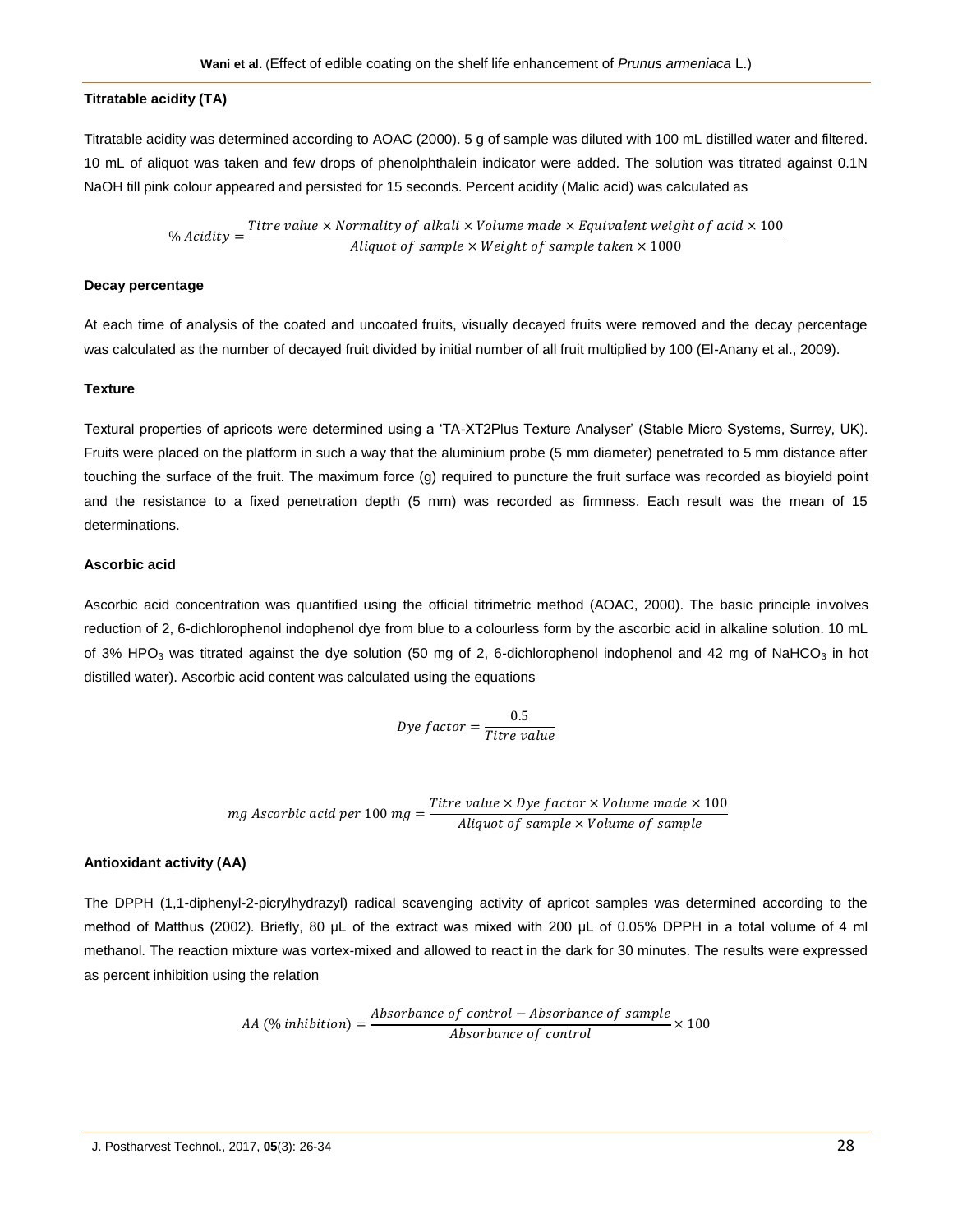#### **RESULTS AND DISCUSSION**

#### **Physicochemical properties**

The physicochemical properties (moisture content, total soluble solids, titrable acidity, and decay percentage) of control and gum arabic coated apricots are given in Table 1. Moisture content of control increased significantly (p≤0.05) from 83.37 to 96.65% with respect to the storage time. Previous studies have reported moisture content of fresh apricots in the range of 75- 95% (Akin et al., 2008; Ali et al., 2011; Gezer et al., 2003; Haciseferoğullari et al., 2007). Moisture content of gum arabic coated apricots (83.62-91.69%) also showed a significant increase with storage time. However, the treatment showed significantly lower moisture content as compared to the control. Edible films decrease moisture loss of the foods (Zactiti and Kieckbusch, 2006). However, the highly hydrophilic edible coating material used in the current research presents only a limited barrier to moisture. The diffusion of water and water soluble materials is expected to occur through aqueous pores or channels in the edible film matrix. Water being a solvent can induce a modification of the matrix structure, such as swelling of polymers, and can modify the diffusion of molecules showing an affinity for water (Hambleton et al., 2011, 2012).

|                        | Days        | Control(uncoated)              | coated                        |
|------------------------|-------------|--------------------------------|-------------------------------|
| Moisture content (%)   | $\mathbf 0$ | $83.37 \pm 1.07^{aA}$          | 83.62±1.03 <sup>aA</sup>      |
|                        | $\mathsf 3$ | 86.20±0.52 <sup>bB</sup>       | 84.23±0.73 <sup>bA</sup>      |
|                        | 6           | 89.80±0.48 <sup>cB</sup>       | $87.33 \pm 0.16^{cA}$         |
|                        | 9           | $96.65 \pm 0.23$ <sup>dB</sup> | 88.34±0.12 <sup>dA</sup>      |
|                        | 12          | $\overline{\phantom{a}}$       | $91.69 \pm 1.25^e$            |
| TSS $(^0B)$            | $\mathbf 0$ | 11.56 $\pm$ 0.10 <sup>aA</sup> | $11.46 \pm 0.21^{aA}$         |
|                        | 3           | $12.58 \pm 0.16^{bB}$          | $11.68 \pm 0.14^{aA}$         |
|                        | 6           | $13.83 \pm 0.10^{cB}$          | $12.26 \pm 0.11^{bA}$         |
|                        | 9           | $14.73 \pm 0.05$ <sup>dB</sup> | $12.41 \pm 0.12^{bA}$         |
|                        | 12          |                                | $13.74 \pm 0.13$ <sup>c</sup> |
| Titratable acidity (%) | $\mathbf 0$ | $0.85 \pm 0.02$ <sup>dA</sup>  | $0.86 \pm 0.04^{\text{eA}}$   |
|                        | 3           | $0.66 \pm 0.02$ <sup>cA</sup>  | $0.82 \pm 0.01$ <sup>dB</sup> |
|                        | $\,6\,$     | $0.55 \pm 0.01^{bA}$           | $0.77 \pm 0.03$ <sup>cB</sup> |
|                        | 9           | $0.49 \pm 0.04^{aA}$           | $0.73 \pm 0.04^{bB}$          |
|                        | 12          | $\overline{\phantom{a}}$       | $0.62 \pm 0.06^a$             |
| Decay (%)              | $\mathbf 0$ | $0.00 \pm 0.00^{aA}$           | $0.00 \pm 0.00^{aA}$          |
|                        | 3           | 16.97±1.73 <sup>bB</sup>       | $5.17 \pm 1.48^{bA}$          |
|                        | 6           | $61.77 \pm 1.29^{cB}$          | $21.13 \pm 1.13^{cA}$         |
|                        | 9           | 94.09±1.36 <sup>dB</sup>       | 42.57±1.69 <sup>dA</sup>      |
|                        | 12          | $\overline{\phantom{a}}$       | 79.72±1.28 <sup>e</sup>       |

#### **Table 1. Physicochemical properties of coated and uncoated apricot.**

Results are expressed as Means±standard deviation. Means with same superscripts in a column are not significantly different (\*P<0.05) as assessed by Duncan's multiple range test.

Total soluble solids increased significantly from 11.56 to 14.73 °B during the storage period. During postharvest storage, climacteric fruits like apricots undergo rise in respiration, which results into an increase in TSS by the loss of water during storage (Velickova et al., 2013). The gum arabic treatment also showed a significant decline in TSS of apricots with respect to the storage period. However, significantly lower TSS was recorded in the coated apricots than the control. Gum arabic coating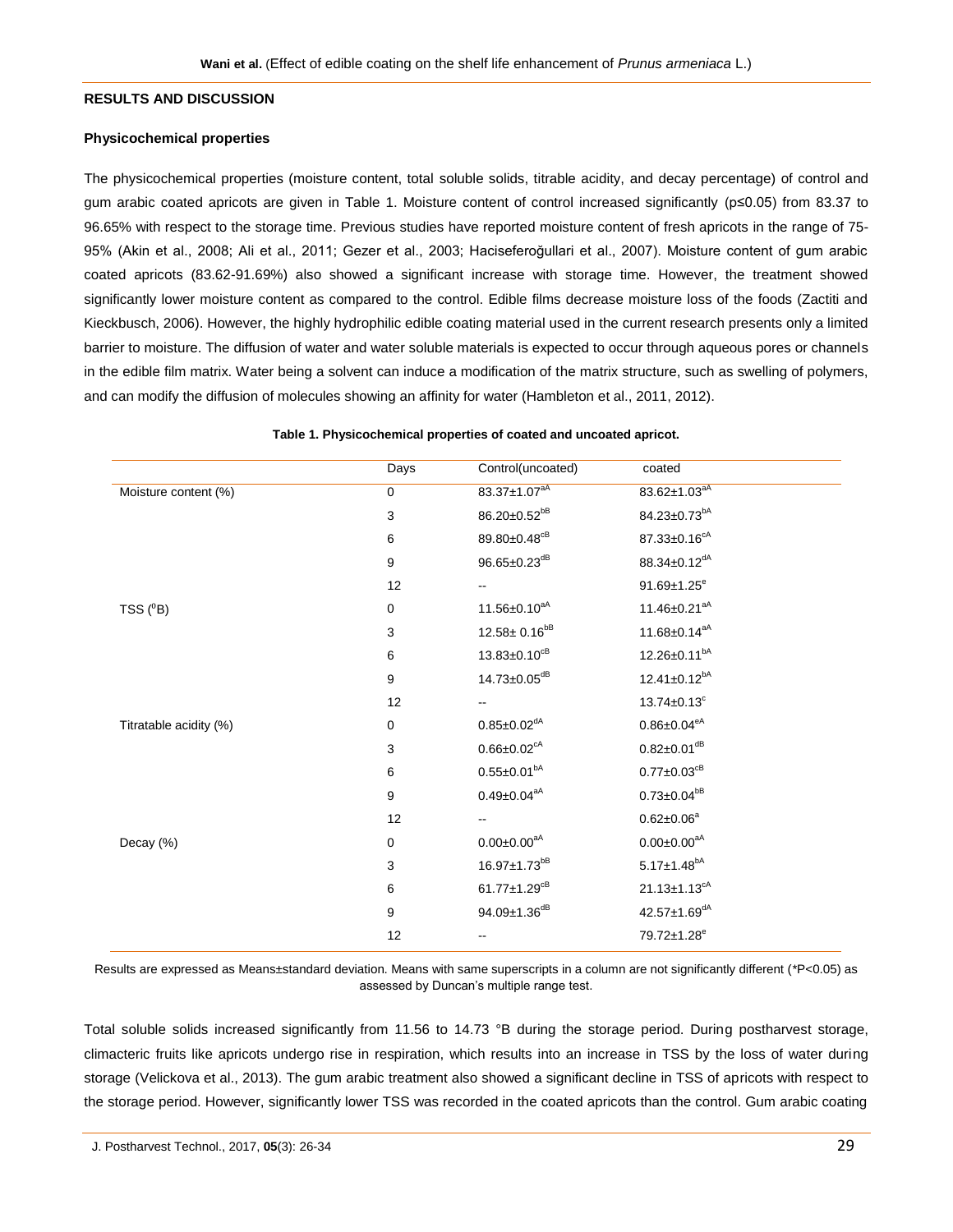provided excellent semi-permeable film around the fruits, resulting in the modification of the internal atmosphere by reducing O<sup>2</sup> and/or elevating CO<sup>2</sup> and suppressing the production of ethylene (Ali et al., 2010). Decreased respiration rates also decrease the production and utilization of metabolites that result in reduction of TSS (Yaman and Bayoindirli, 2002).

Acid content of fruits is an important quality parameter and a key determinant of the flavor of fruits. Titratable acidity is a measure of the concentrations of the major organic acids such as malic acid, citric acid, and tartaric acid (Khaliq et al., 2015). Both control and gum arabic coated apricots showed a significant decrease in titratable acidity with respect to the storage time. However, coated apricots showed significantly low titratable acidity as compared to the control. The acid (malic acid) content in apricots ranges between 0.17 to 0.86%, on fresh weight basis (Akin et al., 2008; Haciseferoğullari et al., 2007). A general trend of reduction in the titratable acidity has also been reported in gum arabic coated tomatoes (Al-Juhaimi, 2014) and calcium chloride combined gum arabic coated mango fruits (Khaliq et al., 2015). The higher reduction in titrable acidity in control fruits might be due to increased respiratory rate that caused the degeneration of organic acids (El-Anany et al., 2009). Gum arabic treatment might have preserved the organic acid and inhibited their oxidation by reduction of respiration rate. During respiration, organic acids are used as substrate for enzymatic reactions that result in the decrease of organic acids and titrable acidity (Yaman and Bayoindirli, 2002).

The decay percentage of control apricots (0.00-94.09%) was significantly higher than gum arabic coated apricots (0.00- 79.72%) throughout the storage period. Results of the present analysis revealed that gum arabic coating can form a film on the apricot surface, which acts as a protective sheath against mould infection and reduce decay incidence during the storage. It has been reported that coating has the ability to prevent the growth of fungi in wide horticultural produces (Tripathi and Dubey, 2004). The decrease in decay percentage was probably due to the effect of the coating on delaying senescence, which makes the commodity more vulnerable to pathogenic infection as a result of loss of cellular or tissue integrity (Tanada-Palmu and Grosso, 2005). Several bio preservation strategies employing gum arabic coating have been successfully evaluated to inhibit decay development and delay the ripening process of fruits such as, in tomato (Ali et al., 2010) and mango (Khaliq et al., 2015).

|          | Control (uncoated)             |                                | coated                          |                                 |
|----------|--------------------------------|--------------------------------|---------------------------------|---------------------------------|
| Days     | Bioyield point (g)             | Firmness (g)                   | Bioyield point (g)              | Firmness (g)                    |
| $\Omega$ | $883.84 \pm 2.36$ <sup>d</sup> | $254.79 \pm 3.24$ <sup>d</sup> | $884.04 \pm 2.62$ <sup>e*</sup> | $253.79 \pm 2.67$ <sup>e*</sup> |
| 3        | 708.32±1.39°                   | $193.00 \pm 2.71$ °            | 801.32 $\pm$ 3.89 <sup>d*</sup> | $218.81 \pm 3.59$ <sup>d*</sup> |
| 6        | $543.39 \pm 4.27$ <sup>b</sup> | $159.96 \pm 1.87^{\circ}$      | 657.05 $\pm$ 2.32 $\text{°}$    | $178.80 \pm 2.82$ <sup>c*</sup> |
| 9        | $357.71 \pm 5.74$ <sup>a</sup> | $118.46 \pm 2.39$ <sup>a</sup> | 587.19 $\pm$ 3.46 <sup>b*</sup> | $157.41 \pm 2.58^{b*}$          |
| 12       | $-$                            | --                             | $515.66 \pm 2.61$ <sup>a*</sup> | $129.53 \pm 3.37^{a*}$          |

**Table 2. Textural properties of coated and uncoated apricot**

Results are expressed as Means±standard deviation. Means with same superscripts in a column are not Significantly different (\*P<0.05) as assessed by Duncan's multiple range test.

## **Texture**

Texture of apricots represented in the form of bioyield point and firmness is given in Table 2. Bioyield point represents the force required to puncture the skin of apricot fruits while as, firmness represents the force require by the probe to travel 5 mm distance inside the fruit. Bioyield point of both control (883.84-357.71 g) and edible coated apricots (884.04-515.66 g) decreased significantly with storage. Fruit firmness of control (254.79-118.46 g) and edible coated apricots (253.79-129.53 g)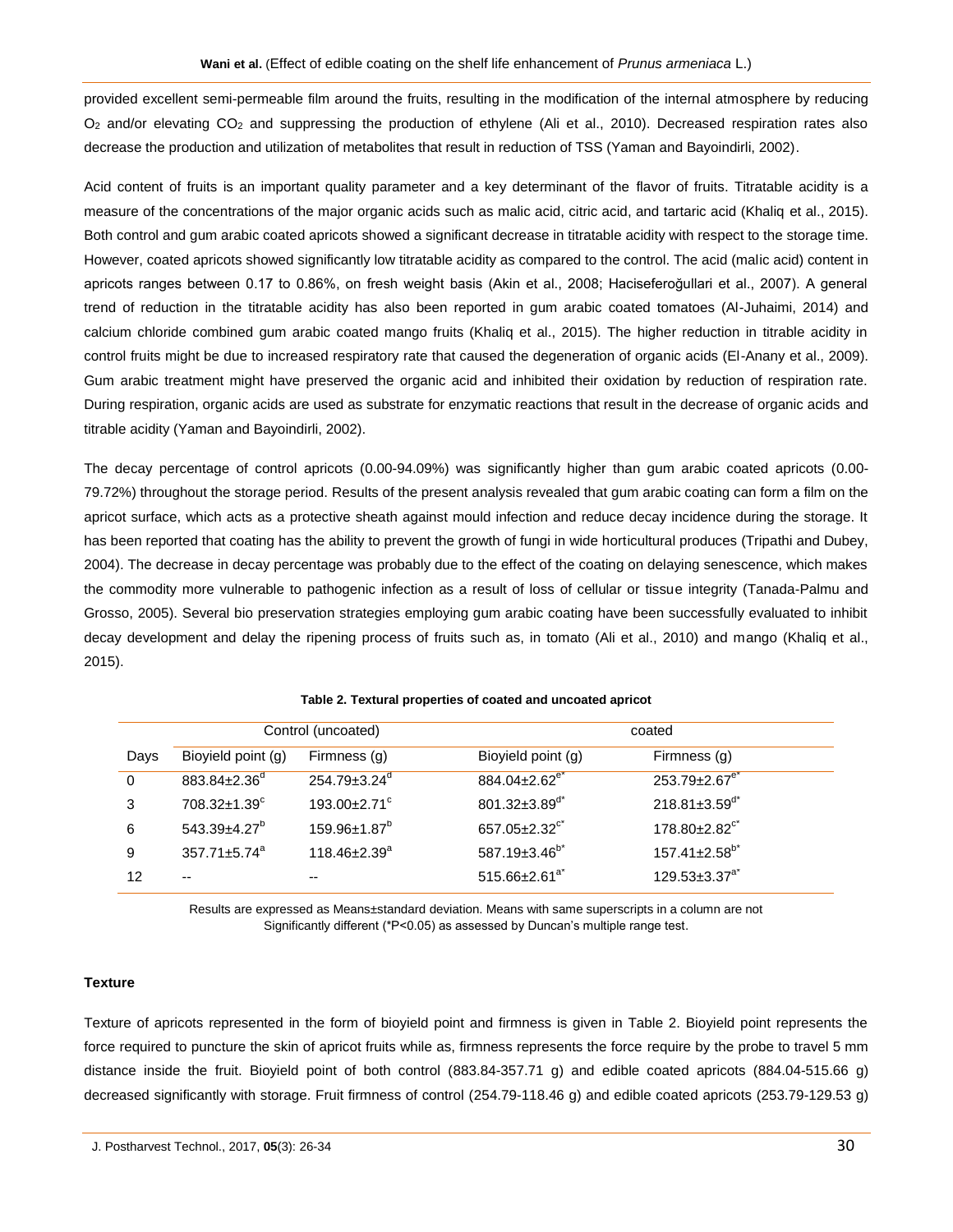was also recorded to decline significantly with respect to the storage period. However, gum arabic coated apricots showed significant retention of textural properties than the control. Gum arabic treated tomato clearly showed the maximum firmness than the control (Ali et al., 2010). The combined treatment of gum arabic and chitosan effectively maintained high firmness of banana fruits (Maqbool et al., 2011). Gum arabic treated mango retained significantly higher firmness over the control fruits at the end of experiment (Khaliq et al., 2015). The retention of textural properties in gum arabic coated apricots is attributed to their reduced fruit metabolism (Velickova et al., 2013). Decrease in bioyield point and firmness is associated with the conversion of insoluble pectic fraction to the soluble forms. As the process of fruit ripening progresses, depolymerisation or shortening of chain length of pectin substances occurs with an increase in pectinesterase and polygalacturonase activities (Yaman and Bayoindirli, 2002). In addition to enzyme hydrolysis, texture deterioration is frequently associated with the loss of water content (Rojas-Grau et al., 2008).

|                         | Days | Control                        | Gum Arabic                     |
|-------------------------|------|--------------------------------|--------------------------------|
| Ascorbic acid (mg/100g) | 0    | $54.98 \pm 1.21$ <sup>dA</sup> | $55.08 \pm 1.37^{eA}$          |
|                         | 3    | $47.31 \pm 1.63$ <sup>cA</sup> | $51.31 \pm 1.14$ <sup>dB</sup> |
|                         | 6    | $38.11 \pm 1.28^{bA}$          | $48.72 \pm 1.37$ <sup>cB</sup> |
|                         | 9    | $33.29 \pm 1.42$ <sup>aA</sup> | $44.58 \pm 1.29^{bB}$          |
|                         | 12   | $\overline{\phantom{m}}$       | $39.51 \pm 1.02^a$             |

Results are expressed as Means±standard deviation. Means with same superscripts in a column are not Significantly different (\*P<0.05) as assessed by Duncan's multiple range test.

| AA (% inhibition) | Stoarge days | Control(uncoated)              | Coated                         |  |
|-------------------|--------------|--------------------------------|--------------------------------|--|
|                   | 0            | $75.47 \pm 1.20$ <sup>dA</sup> | $76.33{\pm}1.03^{\text{eA}}$   |  |
|                   | 3            | $71.60 \pm 1.29$ <sup>CA</sup> | 74.67±1.82 <sup>dB</sup>       |  |
|                   | 6            | $66.03 \pm 1.61^{bA}$          | $69.82 \pm 1.69$ <sup>cB</sup> |  |
|                   | 9            | $54.17 \pm 1.74$ <sup>aA</sup> | $64.73 \pm 1.53^{bB}$          |  |
|                   | 12           | $\blacksquare$                 | $59.64 \pm 1.82$ <sup>a</sup>  |  |

#### **Table 4. Antioxidant activity of coated and uncoated apricot**

Results are expressed as Means±standard deviation. Means with same superscripts in a column are not Significantly different (\*P<0.05) as assessed by Duncan's multiple range test.

## **Ascorbic acid**

Ascorbic acid content of control (54.98-33.29 mg/100g) and edible coated apricots (55.08-39.51 mg/100g) decreased significantly over the storage period (Table 3). However, edible coated apricots better retained ascorbic acid as compared to the control. Similar results where edible coatings reduced ascorbic acid losses are the use of gum arabic in tomato slices (Eltoum and Babiker, 2014) and mango fruit (Khaliq et al., 2016). The ascorbic acid loss during storage is known to be because of its antioxidant activity especially under postharvest storage conditions (Davey et al., 2000). However, edible coatings could reduce oxygen diffusion resulting in a slowdown of the ripening process and maintenance of high ascorbic acid.

#### **Antioxidant activity**

The antioxidant activity of control (75.47-54.17%) and gum arabic coated (76.33-59.64%) apricots decreased significantly over the storage period (Table 3). However, gum arabic coated apricots retained significantly higher antioxidant activity than the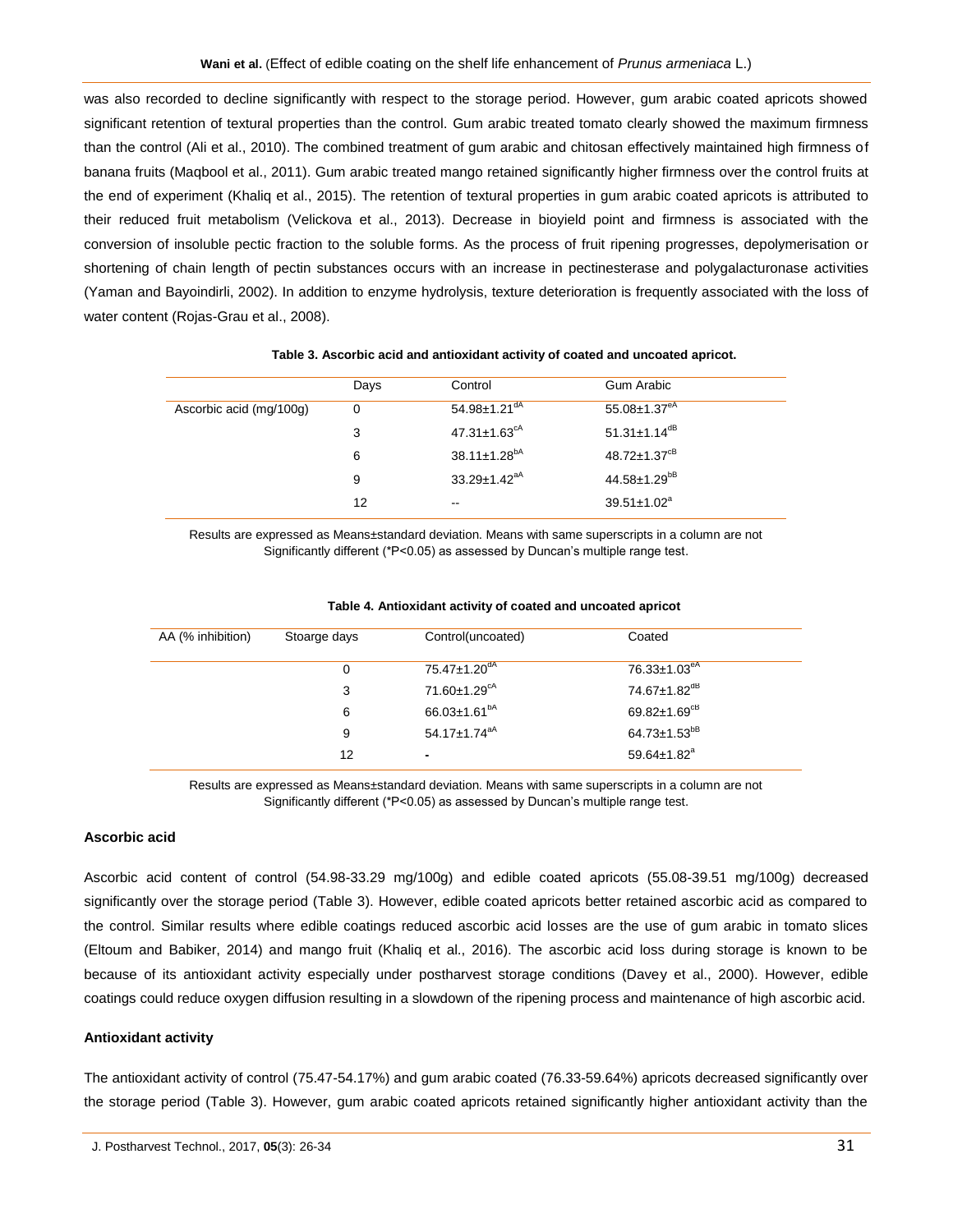control. The increased antioxidant activity of edible coated fruits is due to the existence of natural antioxidants, which in turn is ascribed to their hydrogen donating ability (Khaliq et al., 2016). The production of free radicals like reactive oxygen species (ROS) is established for the onset of various diseases. Peroxides (H<sub>2</sub>O<sub>2</sub>), hydroxide radicals (OH<sup>-</sup>) and superoxide anion (O<sup>2.-</sup>) are the most common reactive oxygen species that induce oxidative stress. They play a major role in either the initiation or progression of carcinogenesis and are responsible for many other health related problems like cardiovascular diseases, inflammatory diseases and aging (Sahari et al., 2004; Surh and Ferguson, 2003). Antioxidants restrict the deleterious effects of oxidation reactions by quenching the reactive free radicals, thereby playing a significant role in the prevention of these diseases and also a range of neurological disorders (Biglari et al., 2008; Choe and Min, 2009; Silva et al., 2007). Phytochemicals in fruits stimulate the detoxifying enzymes naturally present in the body, thereby lowering the risk of atherosclerosis and cancer (Ames et al., 1993). They preserve the oxidant-antioxidant balance in the body and prevent against the damaging effects of free radicals (Yu and Yang, 1996). According to the results of some previous researches, gum arabic treatment maintained higher DPPH radical scavenging activity in tomato (Ali et al., 2013).

## **CONCLUSION**

Apricot (*Prunus armeniaca* L.) is a highly perishable fruit. Processing into different value added products and other techniques have been employed to extend its shelf life and improve its marketability. However, in the present scenario people prefer fresh fruits for their numerous health benefits. It is concluded here that edible coating of apricots with gum arabic and subsequent refrigerated storage could be employed for their better quality preservation.

## **ACKNOWLEDGEMENTS**

The authors are highly thankful to the Department of Biotechnology, Govt. of India for financial support.

## **REFERENCES**

- Addai, Z.R., Abdullah, A., Mutalib, S.A. and Musa, K.H. 2013. Effect of gum arabic on quality and antioxidant properties of papaya fruit during cold storage. International Journal of ChemTech Research, 5:2854-2862.
- Akin, E. B., Karabulut, I. and Topcu, A. 2008. Some compositional properties of main Malatya apricot (*Prunus armeniaca* L.) varieties. Food Chemistry, 107: 939-948.
- Ali, A., Maqbool, M., Alderson, P.G. and Zahid, N. 2013. Effect of gum arabic as an edible coating on antioxidant capacity of tomato (*Solanum lycopersicum* L.) fruit during storage. Postharvest Biology and Technology, 76: 119-124.
- Ali, A., Maqbool, M., Ramachandran, S. and Alderson, P.G. 2010. Gum arabic as a novel edible coating for enhancing shelflife and improving postharvest quality of tomato (*Solanum lycopersicum* L.) fruit. Postharvest Biology and Technology, 58: 42-47.
- Ali, S., Masud, T. and Abbasi, K.S. 2011. Physico-chemical characteristics of apricot (*Prunus armeniaca* L.) grown in Northern Areas of Pakistan. Scientia Horticulturae, 130:386-392.
- Al-Juhaimi, F.Y. 2014. Physicochemical and sensory characteristics of arabic gum coated tomato (*Solanum lycopersicum* L.) fruits during storage. Journal of Food Processing Preservation. 38: 971-979.
- Ames, B. N., Shigenaga, M. K. and Hagen, T. M 1993. Oxidants, antioxidants, and the degenerative diseases of aging. *Proceedings of the National Academy of Sciences,* 90: 7915-7922.
- AOAC, 2000. Official Methods of Analysis. Association of Official Analytical Chemists, 17th Ed. Gaithersburg, Maryland, 20877-2417, USA.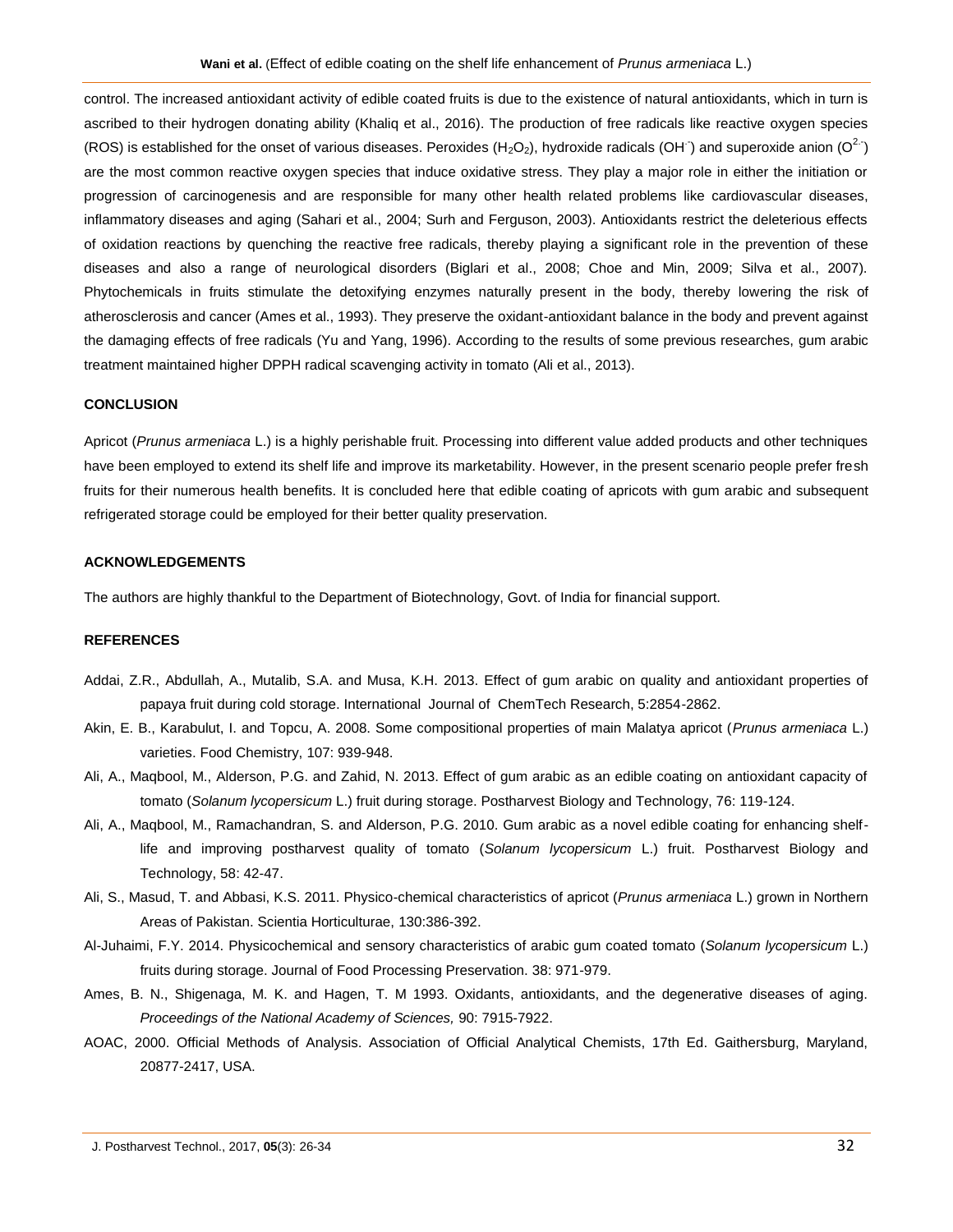- Biglari, F., AlKarkhi, A. F. M. and Easa, A. M. 2008. Antioxidant activity and phenolic content of various date palm (*Phoenix dactylifera*) fruits from Iran. Food Chemistry, 107: 1636-1641.
- Choe, E. and Min, D. B. 2009. Mechanisms of Antioxidants in the Oxidation of Foods. Comprehensive Reviews in Food Science and Food Safety, 8: 345-358.
- Davey, M.W., Montagu, M.V., Inze, D., Sanmartin, M., Kanellis, A., Smirnoff, N, Benzie, I.J.J., Strain, J.J., Farvell, D. and Fletcher, J. 2000. Plant L-ascorbic acid: chemistry, function, metabolism, bioavailability and effects of processing. Journal of the Science Food and Agriculture, 80:825-860.
- Deepa, N., Kaura, C., George, B., Singh, B. and Kapoor, H. 2007. Antioxidant constituents in some sweet pepper (*Capsicum annuum* L.) genotypes during maturity. Food Science and Technology, 40: 121-129.
- Egea, M. I., Martínez-Madrid, M. C., Sánchez-Bel, P., Murcia, M. A. and Romojaro, F. 2007. The influence of electron-beam ionization on ethylene metabolism and quality parameters in apricot (*Prunus armeniaca* L., cv Búlida). LWT-Food Science and Technology, 40: 1027-1035.
- El-Anany, A.M., Hassan, G.F.A. and Rehab Ali, F.M. 2009. Effects of edible coatings on the shelf-life and quality of Anna apple (*Malus domestica* Borkh) during cold storage. Journal of Food Science and Technology, 7: 5-11.
- Eltoum, Y.A.I. and Babiker, E.E. 2014. Changes in antioxidant content, rehydration ratio and browning index during storage of edible surface coated and dehydrated tomato slices. Journal of Food Processing and Perseveration, 38: 1135-1144.
- Erdogan-Orhan, I. and Kartal, M. 2011. Insights into research on phytochemistry and biological activities of *Prunus armeniaca* L. (apricot). Food Research International, 44: 1238-1243.
- Gezer, I., Haciseferogullari, H. and Demir, F. 2003. Some physical properties of Hacihaliloglu apricot pit and its kernel. Journal of Food Engineering, 56: 49-57.
- Haciseferoğullari, H., Gezer, İ., Özcan, M. M. and MuratAsma, B. 2007. Post-harvest chemical and physical–mechanical properties of some apricot varieties cultivated in Turkey. Journal of Food Engineering, 79: 364-373.
- Haciseferogullari, H., Özcan, M., Sonmete, M. H. and Özbek, O. 2005. Some physical and chemical parameters of wild medlar (*Mespilus germanica* L.) fruit grown in Turkey. Journal of Food Engineering, 69: 1-7.
- Hambleton, A., Voilley, A. and Debeaufort, F. 2011. Transport parameters for aroma compounds through i-carrageenan and sodium alginate-based edible films. Food Hydrocolloids, 25: 1128-1133.
- Hambleton, A., Perpinan-Saiz, N., Fabra, M.J., Voilley, A. and Debeaufort, F. 2012. The schroeder paradox or how the state of water affects the moisture transfer through edible films. Food Chemistry, 132: 1671-1678.
- Hana, C., Zhaoa, Y., Leonard, S.W. and Traber, M.G. 2004. Edible coatings to improve storability and enhance nutritional value of fresh and frozen strawberries (*Fragaria* × *ananassa*) and raspberries (*Rubus ideaus*). Postharvest Biology and Technology, 33: 67-78.
- Khaliq, G., Mohamed, M.T.M., Ali A., Ding, P. and Ghazali, H.M. 2015. Effect of gum arabic coating combined with calcium chloride on physico-chemical and qualitative properties of mango (*Mangifera indica* L.) fruit during low temperature storage. Scientia Horticulture, 190: 187-194.
- Khaliq, G., Mohamed, M.T.M., Ghazali, H.M., Ding, P. and Ali A. 2016. Influence of gum arabic coating enriched with calcium chloride on physiological, biochemical and quality responses of mango (*Mangifera indica* L.) fruit stored under low temperature stress. Postharvest Biology and Technology, 111: 362-369.
- Maqbool, M., Ali, A., Alderson, P.G., Zahid, N. and Siddiqui, Y. 2011. Effect of a novel edible composite coating based on gum arabic and chitosan on biochemical and physiological responses of banana fruits during cold storage. Journal of Agriculture and Food Chemistry, 59: 5474-5482.